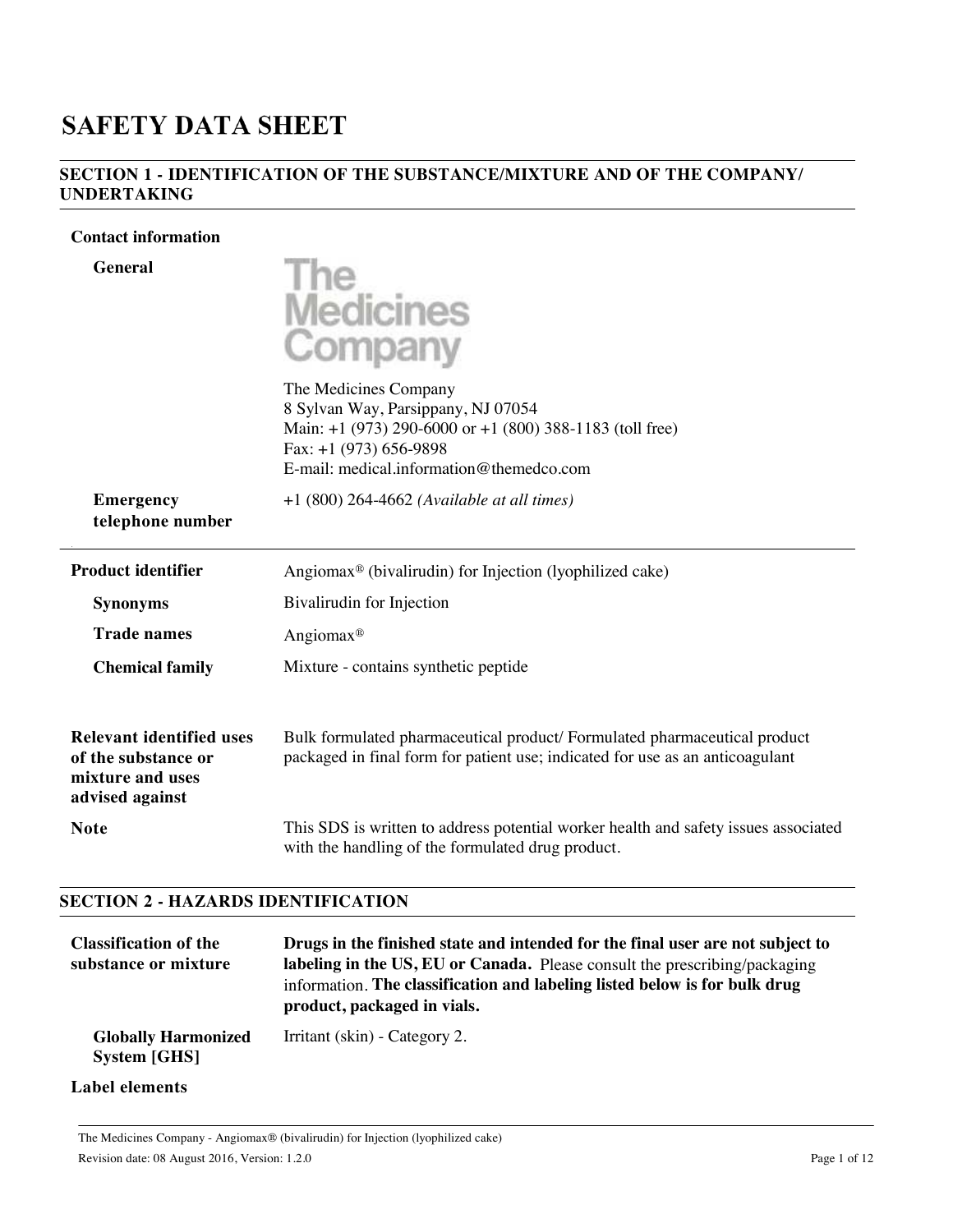# **SECTION 2 - HAZARDS IDENTIFICATION** …continued

| <b>GHS</b> hazard<br>pictogram         |                                                                                                                                                                                                                                                                                                                                                                                                                                                                                                 |
|----------------------------------------|-------------------------------------------------------------------------------------------------------------------------------------------------------------------------------------------------------------------------------------------------------------------------------------------------------------------------------------------------------------------------------------------------------------------------------------------------------------------------------------------------|
| <b>GHS</b> signal word                 | Warning                                                                                                                                                                                                                                                                                                                                                                                                                                                                                         |
| <b>GHS</b> hazard<br>statements        | H315 - Causes skin irritation.                                                                                                                                                                                                                                                                                                                                                                                                                                                                  |
| <b>GHS</b> precautionary<br>statements | P264 - Wash hands thoroughly after handling. P280 - Wear eye/face protection.<br>P302 + P352 - IF ON SKIN: Wash with plenty of soap and water. P363 - Wash<br>contaminated clothing before reuse. P321 - Specific treatment (see First Aid<br>information on product label and/or Section 4 of the SDS). P332 + P313 - If skin<br>irritation occurs: Get medical advice/attention. P362 - Take off contaminated<br>clothing and wash before reuse.                                              |
| Other hazards                          | Bivalirudin is a direct thrombin inhibitor. In addition to bleeding (primarily at site<br>of arterial puncture) and hemorrhage, adverse events most commonly reported with<br>therapeutic use include headache, thrombocytopenia, and fever. Cardiovascular<br>effects (including blood pressure drop and increased risk of blood clot formation)<br>have been noted. As a peptide, bivalirudin is likely to be degraded in the<br>gastrointestinal tract in the event of accidental ingestion. |
| Note                                   | This mixture is classified as hazardous under GHS as implemented by Regulation<br>EC No 1272/2008 (EU CLP), WHMIS 2015 (Health Canada), and Hazard<br>Communication Standard No. 1910.1200 (US OSHA).                                                                                                                                                                                                                                                                                           |

# **SECTION 3 - COMPOSITION/INFORMATION ON INGREDIENTS**

| Ingredient          | $CAS \#$    | EINECS/        | Amount      | <b>GHS</b> Classification |
|---------------------|-------------|----------------|-------------|---------------------------|
| <b>B</b> ivalirudin | 128270-60-0 | ELINCS#<br>N/A | $60 - 70\%$ | Not classified            |
| Sodium Hydroxide    | 1310-73-2   | 215-185-5      | $3-4\%$     | SC1: H314                 |

because it is pharmacologically active. The remaining components are not hazardous and/or present at amounts below reportable limits. See Section 16 for full text of GHS classifications.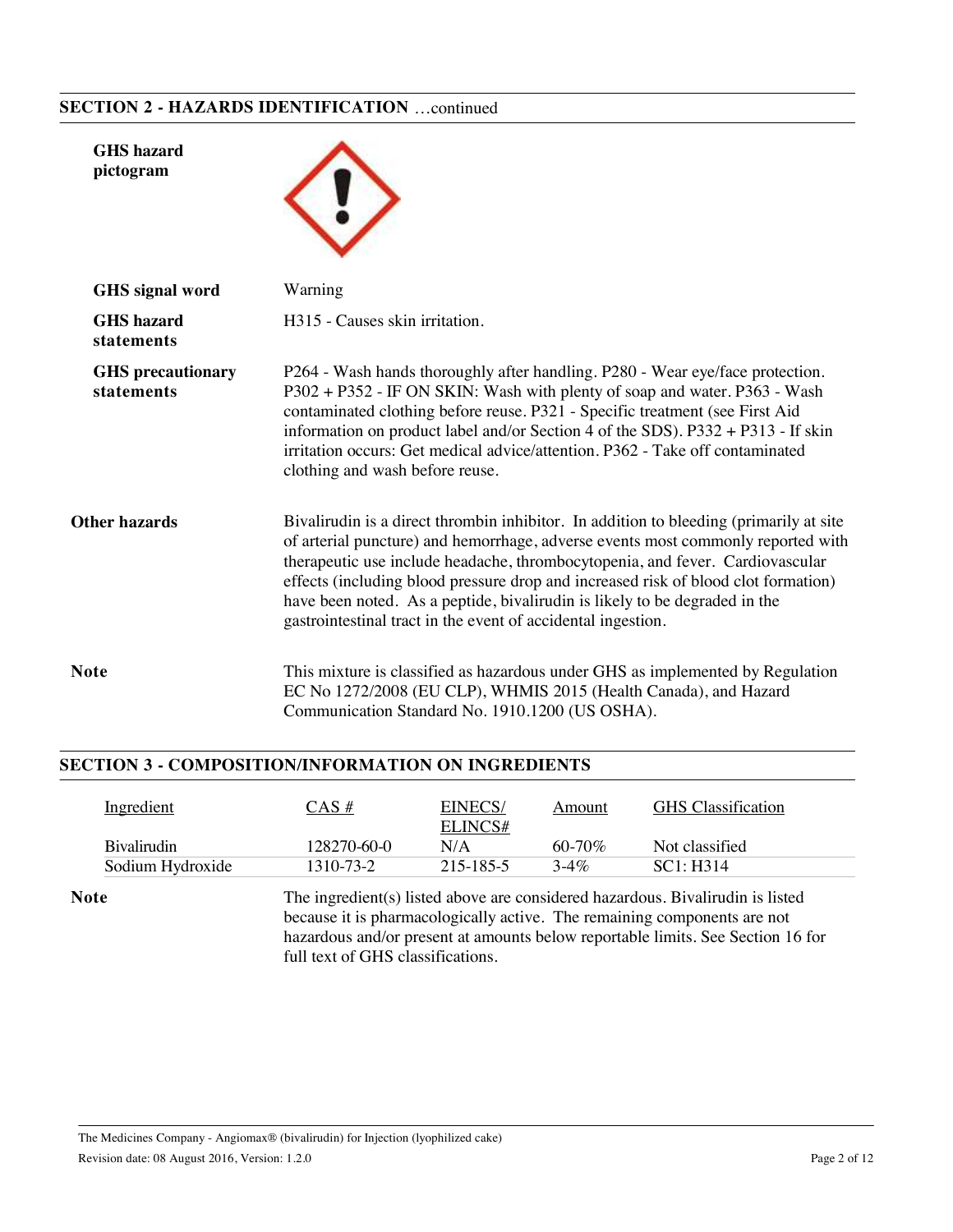# **SECTION 4 - FIRST AID MEASURES**

## **Description of first aid measures**

| <b>Immediate Medical</b><br><b>Attention Needed</b>                                                  | Yes                                                                                                                                                                                                                                                                                                                                                                                                                                                                                                      |
|------------------------------------------------------------------------------------------------------|----------------------------------------------------------------------------------------------------------------------------------------------------------------------------------------------------------------------------------------------------------------------------------------------------------------------------------------------------------------------------------------------------------------------------------------------------------------------------------------------------------|
| <b>Eye Contact</b>                                                                                   | If easy to do, remove contact lenses, if worn. Immediately flush eyes with copious<br>quantities of water for at least 15 minutes. If irritation occurs or persists, notify<br>medical personnel and supervisor.                                                                                                                                                                                                                                                                                         |
| <b>Skin Contact</b>                                                                                  | Wash exposed area with soap and water and remove contaminated clothing/shoes.<br>If irritation occurs or persists, notify medical personnel and supervisor.                                                                                                                                                                                                                                                                                                                                              |
| <b>Inhalation</b>                                                                                    | Immediately move exposed subject to fresh air. If not breathing, give artificial<br>respiration. If breathing is labored, administer oxygen. Immediately notify medical<br>personnel and supervisor.                                                                                                                                                                                                                                                                                                     |
| Ingestion                                                                                            | Do not induce vomiting unless directed by medical personnel. Do not give anything<br>to drink unless directed by medical personnel. Never give anything by mouth to an<br>unconscious person. Notify medical personnel and supervisor.                                                                                                                                                                                                                                                                   |
| <b>Protection of first aid</b><br>responders                                                         | See Section 8 for Exposure Controls/Personal Protection recommendations.                                                                                                                                                                                                                                                                                                                                                                                                                                 |
| <b>Most important</b><br>symptoms and effects,<br>both acute and delayed                             | See Sections 2 and 11.                                                                                                                                                                                                                                                                                                                                                                                                                                                                                   |
| <b>Indication of immediate</b><br>medical attention and<br>special treatment<br>needed, if necessary | Medical conditions aggravated by exposure: bleeding disorders. Seek immediate<br>medical attention if any of these signs of very serious bleeding occur: chest pain,<br>vision problems, confusion, slurred speech, weakness on one side of the body.<br>Treat symptomatically and supportively. If accidental exposure occurs to an<br>individual who is also taking one or more concomitant medications, consult the<br>respective package or prescribing information for potential drug interactions. |

#### **SECTION 5 - FIREFIGHTING MEASURES**

| <b>Extinguishing media</b>                                          | Use water spray (fog), foam, dry powder, or carbon dioxide, as appropriate for<br>surrounding fire and materials.                                                                                          |
|---------------------------------------------------------------------|------------------------------------------------------------------------------------------------------------------------------------------------------------------------------------------------------------|
| <b>Specific hazards arising</b><br>from the substance or<br>mixture | No information identified. May emit carbon monoxide, carbon dioxide, oxides of<br>nitrogen and other nitrogen-containing compounds.                                                                        |
| Flammability/<br><b>Explosivity</b>                                 | No explosivity or flammability data identified. High airborne concentrations of<br>finely divided organic particles can potentially explode if ignited.                                                    |
| <b>Advice for firefighters</b>                                      | Wear full protective clothing and a self-contained breathing apparatus with a full<br>facepiece operated in the pressure demand or other positive pressure mode.<br>Decontaminate all equipment after use. |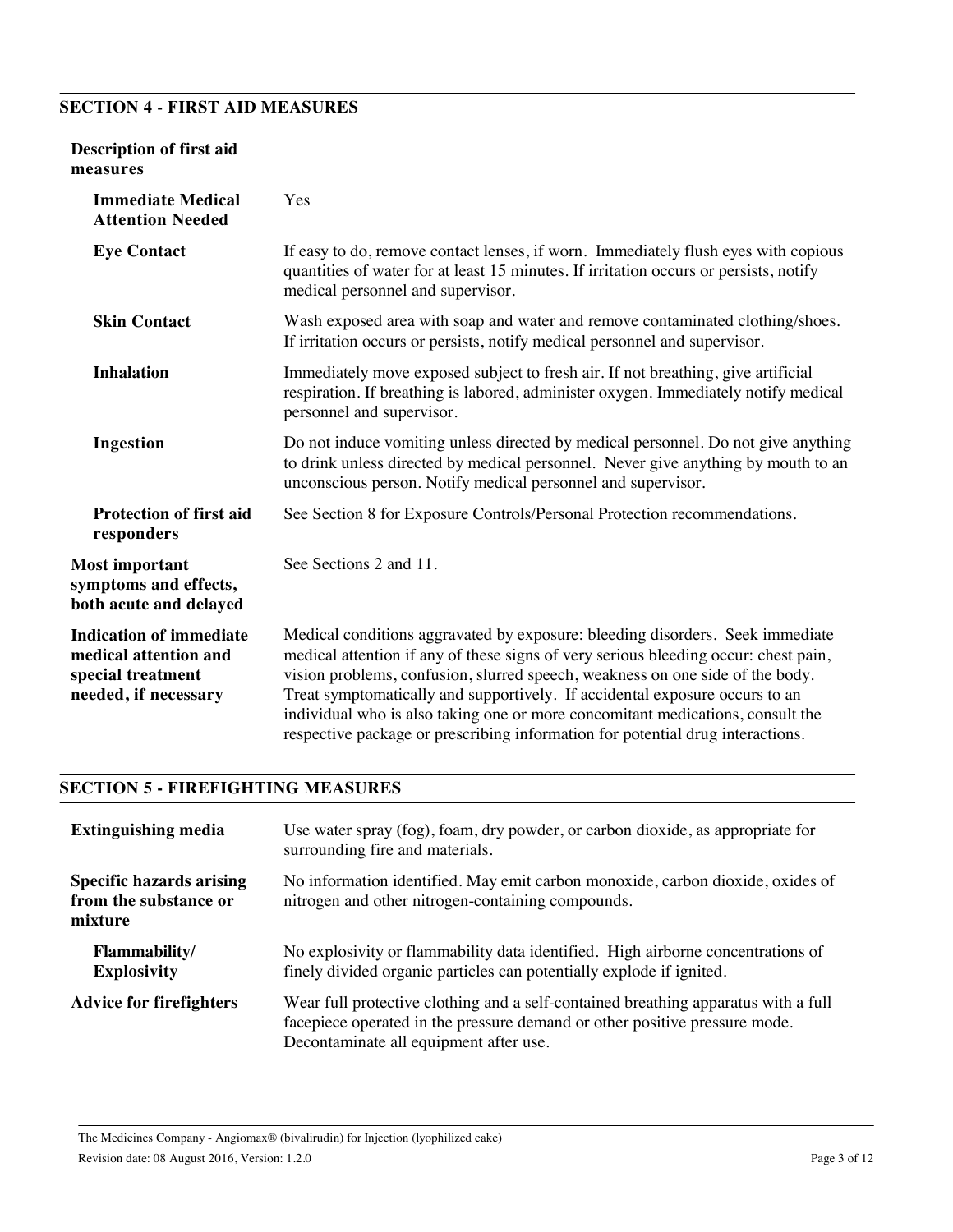# **SECTION 6 - ACCIDENTAL RELEASE MEASURES**

| <b>Personal precautions,</b><br>protective equipment<br>and emergency<br>procedures | If product is released or spilled, take proper precautions to minimize exposure by<br>using appropriate personal protective equipment (see Section 8). Area should be<br>adequately ventilated. Do not breathe dust.                                                                                                                                                                                                                                                                            |
|-------------------------------------------------------------------------------------|-------------------------------------------------------------------------------------------------------------------------------------------------------------------------------------------------------------------------------------------------------------------------------------------------------------------------------------------------------------------------------------------------------------------------------------------------------------------------------------------------|
| <b>Environmental</b><br>precautions                                                 | Do not empty into drains. Avoid release to the environment.                                                                                                                                                                                                                                                                                                                                                                                                                                     |
| <b>Methods and material</b><br>for containment and<br>cleaning up                   | If vials are crushed or broken, DO NOT RAISE DUST. Surround spill or powder<br>with absorbents and place a damp cloth or towel over the area to minimize entry of<br>powder into the air. Add excess liquid to allow the material to enter solution.<br>Capture remaining liquid onto spill absorbents. Place spill materials into a leak-<br>proof container suitable for disposal in accordance with applicable waste disposal<br>regulations (see Section 13). Decontaminate the area twice. |
| Reference to other<br>sections                                                      | See Sections 8 and 13 for more information.                                                                                                                                                                                                                                                                                                                                                                                                                                                     |

#### **SECTION 7 - HANDLING AND STORAGE**

| <b>Precautions for safe</b><br>handling                                  | If vials are opened, crushed or broken, follow recommendations for handling bulk<br>pharmaceutical agents (i.e., use of engineering controls and/or other personal<br>protective equipment if needed). Avoid breathing dust. Wash thoroughly after<br>handling. |
|--------------------------------------------------------------------------|-----------------------------------------------------------------------------------------------------------------------------------------------------------------------------------------------------------------------------------------------------------------|
| <b>Conditions for safe</b><br>storage including any<br>incompatibilities | Store at room temperature between $68-77^{\circ}F(20-25^{\circ}C)$ away from light and<br>moisture. Brief storage between 59-86°F (15-30°C) is permitted.                                                                                                       |
|                                                                          | Reconstituted material may be stored at $2.8^{\circ}$ C for up to 24 hours. Diluted material<br>at concentrations of $0.5{\text -}5$ mg/mL is stable at room temperature for up to 24 hours.<br>Do not freeze reconstituted or diluted mixture.                 |
| Specific end $use(s)$                                                    | Anticoagulant                                                                                                                                                                                                                                                   |

#### **SECTION 8 - EXPOSURE CONTROLS/PERSONAL PROTECTION**

Note Wash hands, face and other potentially exposed areas immediately in the event of physical contact. Dispose of broken vials/syringes in a sharps container.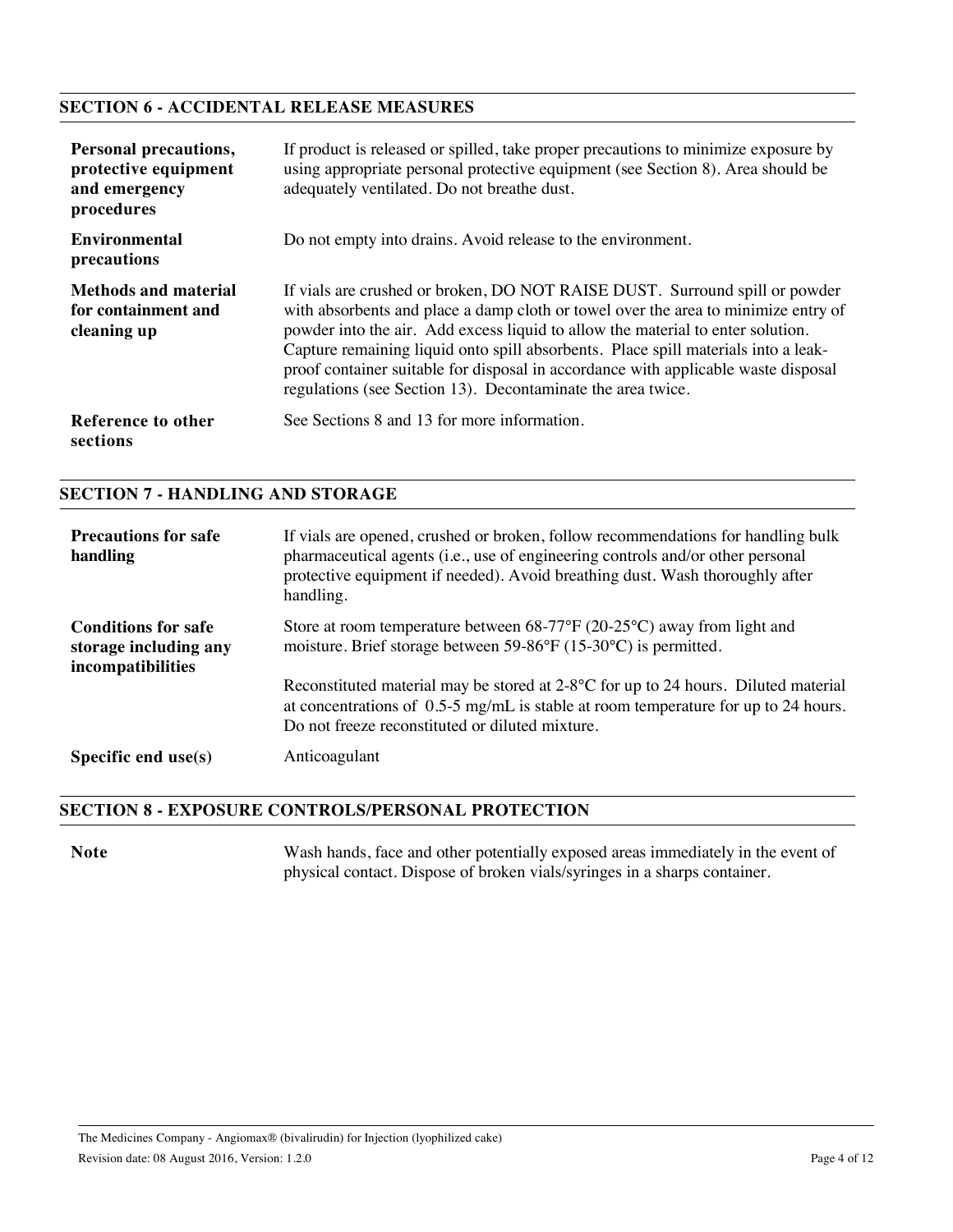# **SECTION 8 - EXPOSURE CONTROLS/PERSONAL PROTECTION** …continued

| <b>Control Parameters/</b>   |                                                                                                                                       |                    |                         |
|------------------------------|---------------------------------------------------------------------------------------------------------------------------------------|--------------------|-------------------------|
| <b>Occupational Exposure</b> |                                                                                                                                       |                    |                         |
| <b>Limit Values</b>          |                                                                                                                                       |                    |                         |
| Compound                     | <b>Issuer</b>                                                                                                                         | <b>Type</b>        | <b>OEL</b>              |
| Bivalirudin                  | $-$                                                                                                                                   |                    |                         |
| Sodium Hydroxide             | ACGIH,<br>Czech<br>Republic,<br>Denmark,<br>Finland,<br>NIOSH,<br>Portugal,<br>Spain,<br>Sweden,<br>Australia,<br>Mexico              | Ceiling            | $2$ mg/m <sup>3</sup>   |
|                              | Austria,<br>Belgium,<br>Bulgaria,<br>Finland,<br>France,<br>Hungary,<br>Lithuania,<br>Slovak<br>Republic,<br>Slovenia,<br>Spain, OSHA | TWA-8 HR           | $2$ mg/m <sup>3</sup>   |
|                              | Austria                                                                                                                               | $STEL$ (8 x 5 min) | $4 \text{ mg/m}^3$      |
|                              | Czech<br>Republic,<br>Estonia,<br>Sweden                                                                                              | TWA-8 HR           | $1$ mg/m <sup>3</sup>   |
|                              | Hungary,<br>Ireland,<br>Slovenia,<br>Singapore                                                                                        | <b>STEL</b>        | $2$ mg/m <sup>3</sup>   |
|                              | Latvia,<br>Poland                                                                                                                     | TWA-8 HR           | $0.5$ mg/m <sup>3</sup> |
|                              | <b>NIOSH</b>                                                                                                                          | <b>IDLH</b>        | $10 \text{ mg/m}^3$     |
|                              | Poland                                                                                                                                | <b>STEL</b>        | $1$ mg/m <sup>3</sup>   |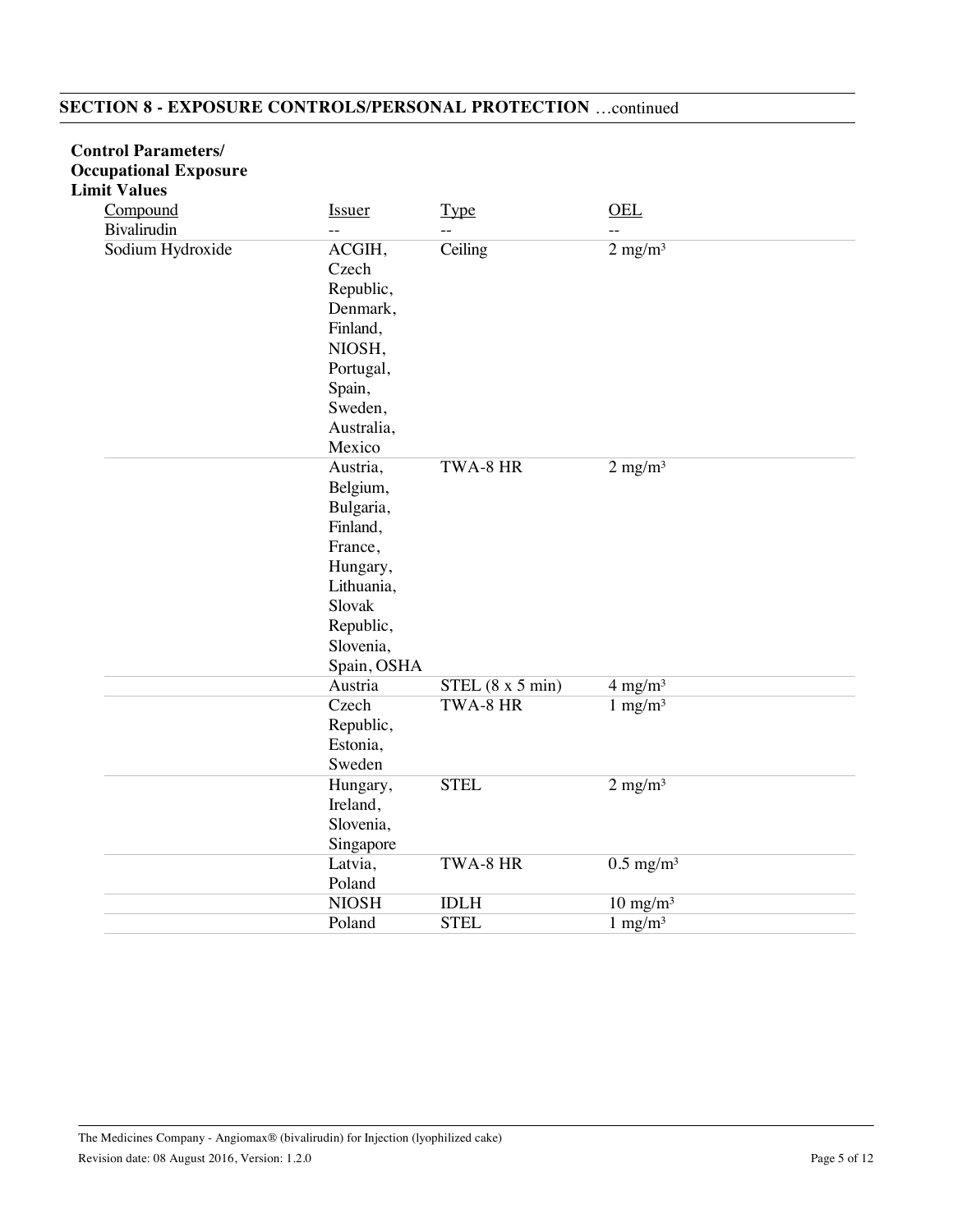# **SECTION 8 - EXPOSURE CONTROLS/PERSONAL PROTECTION** …continued

| <b>Exposure/Engineering</b><br>controls          | None required for normal handling of packaged product. If handling bulk product<br>or if vials are opened/crushed/broken: Selection and use of containment devices<br>and personal protective equipment should be based on a risk assessment of<br>exposure potential. Open handling should not be performed when handling potent<br>substances, or substances of unknown toxicity. Material should be handled inside a<br>closed process, ventilated enclosure, isolator or device of equivalent or better<br>control that is suitable for dusts and/or aerosols.                                                                                                                                                                                                                         |
|--------------------------------------------------|--------------------------------------------------------------------------------------------------------------------------------------------------------------------------------------------------------------------------------------------------------------------------------------------------------------------------------------------------------------------------------------------------------------------------------------------------------------------------------------------------------------------------------------------------------------------------------------------------------------------------------------------------------------------------------------------------------------------------------------------------------------------------------------------|
| <b>Respiratory</b><br>protection                 | None required for normal handling of packaged product. If handling bulk product<br>or if vials are opened/crushed/broken: Choice of respiratory protection should be<br>appropriate to the task and the level of existing engineering controls. For routine<br>powder handling tasks, an approved and properly worn powered air-purifying<br>respirator equipped with HEPA filters or combination filters should provide<br>ancillary protection based on the known or foreseeable limitations of existing<br>engineering controls. Use a positive-pressure air-supplied respirator if there is any<br>potential for an uncontrolled release, when exposure levels are not known, or in<br>any other circumstances where air purifying respirators may not provide adequate<br>protection. |
| <b>Hand protection</b>                           | None required for the normal handling of packaged product. Wear nitrile or other<br>impervious gloves if skin contact is possible. Double gloves should be considered.                                                                                                                                                                                                                                                                                                                                                                                                                                                                                                                                                                                                                     |
| <b>Skin protection</b>                           | Wear appropriate gloves, lab coat, or other protective overgarment if skin contact<br>is likely. Base the choice of skin protection on the job activity, potential for skin<br>contact and solvents and reagents in use.                                                                                                                                                                                                                                                                                                                                                                                                                                                                                                                                                                   |
| <b>Eye/face protection</b>                       | Wear safety glasses with side shields, chemical splash goggles, or full face shield,<br>if necessary. Base the choice of protection on the job activity and potential for<br>contact with eyes or face. An emergency eye wash station should be available.                                                                                                                                                                                                                                                                                                                                                                                                                                                                                                                                 |
| <b>Environmental</b><br><b>Exposure Controls</b> | Avoid release to the environment and operate within closed systems wherever<br>practicable. Air and liquid emissions should be directed to appropriate pollution<br>control devices. In case of spill, do not release to drains. Implement appropriate<br>and effective emergency response procedures to prevent release or spread of<br>contamination and to prevent inadvertent contact by personnel.                                                                                                                                                                                                                                                                                                                                                                                    |
| Other protective<br>measures                     | Wash hands in the event of contact with this substance, especially before eating,<br>drinking or smoking. Protective equipment is not to be worn outside the work area<br>(e.g., in common areas or out-of-doors).                                                                                                                                                                                                                                                                                                                                                                                                                                                                                                                                                                         |

# **SECTION 9 - PHYSICAL AND CHEMICAL PROPERTIES**

**Information on basic physical and chemical properties**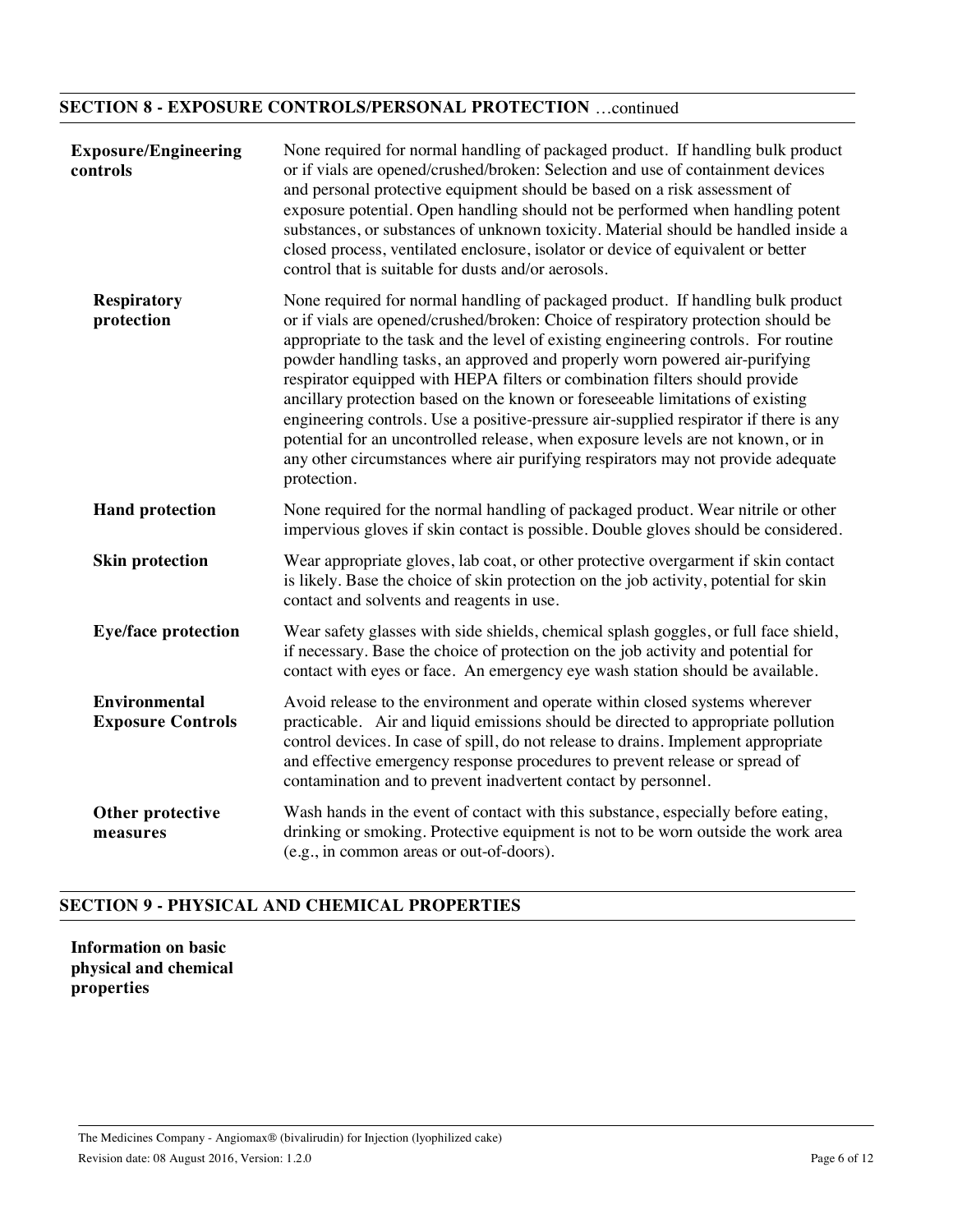# **SECTION 9 - PHYSICAL AND CHEMICAL PROPERTIES** …continued

| Appearance                                                | Lyophilized cake (in single-use, glass vial)                                                                                                                       |
|-----------------------------------------------------------|--------------------------------------------------------------------------------------------------------------------------------------------------------------------|
|                                                           | Each vial contains 250 mg, to which 5 mL of Sterile Water for Injection, USP is<br>added for reconstitution; reconstitution yields a clear to opalescent solution. |
| Color                                                     | White<br>Colorless to slightly yellow (reconstituted)                                                                                                              |
| Odor                                                      | No information identified.                                                                                                                                         |
| <b>Odor threshold</b>                                     | No information identified.                                                                                                                                         |
| pH                                                        | 5.0-6.0 (when reconstituted in 5 mL water)                                                                                                                         |
| Melting point/<br>freezing point                          | No information identified.                                                                                                                                         |
| <b>Initial boiling point</b><br>and boiling range         | Not applicable.                                                                                                                                                    |
| <b>Flash point</b>                                        | Not applicable.                                                                                                                                                    |
| <b>Evaporation rate</b>                                   | Not applicable.                                                                                                                                                    |
| Flammability (solid,<br>gas)                              | No information identified.                                                                                                                                         |
| <b>Upper/lower</b><br>flammability or<br>explosive limits | No information identified.                                                                                                                                         |
| Vapor pressure                                            | No information identified.                                                                                                                                         |
| <b>Vapor density</b>                                      | No information identified.                                                                                                                                         |
| <b>Relative density</b>                                   | No information identified.                                                                                                                                         |
| <b>Water solubility</b>                                   | $\geq$ 140 mg/mL (pH 4.6-5.6), 1-10 mg/mL (pH 3.3-4.0) (bivalirudin)                                                                                               |
| <b>Solvent solubility</b>                                 | Insoluble in acetonitrile, chloroform, octanol, and ethyl acetate. Sparingly soluble<br>in acetone and sec-butanol (bivalirudin).                                  |
| <b>Partition coefficient</b><br>$(n-octanol/water)$       | No information identified.                                                                                                                                         |
| <b>Auto-ignition</b><br>temperature                       | No information identified.                                                                                                                                         |
| Decomposition<br>temperature                              | No information identified.                                                                                                                                         |
| <b>Viscosity</b>                                          | Not applicable.                                                                                                                                                    |
| <b>Explosive properties</b>                               | No information identified.                                                                                                                                         |
| <b>Oxidizing properties</b>                               | No information identified.                                                                                                                                         |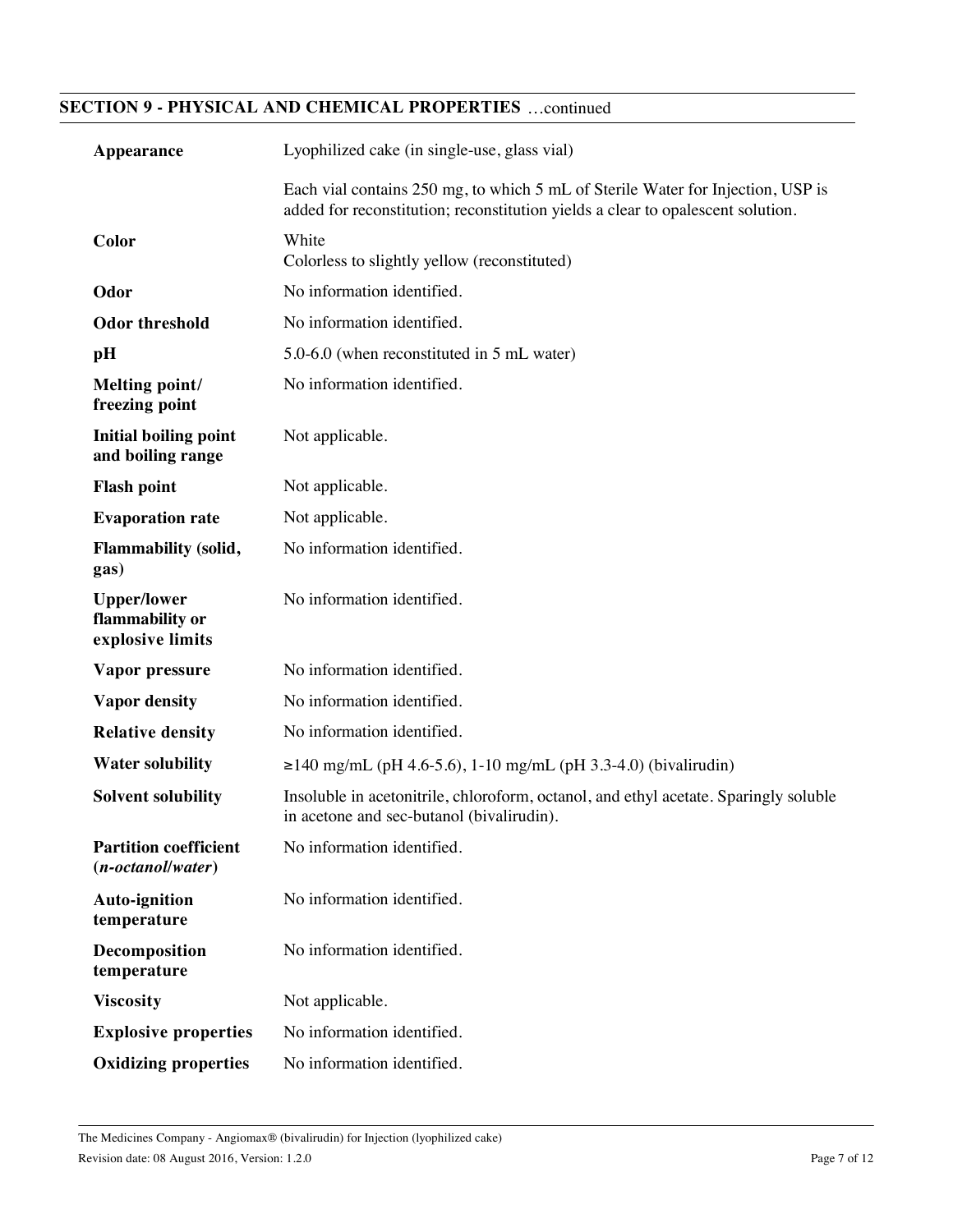# **SECTION 9 - PHYSICAL AND CHEMICAL PROPERTIES** …continued

# **Other information**

| Molecular weight  | Not applicable (Mixture) |
|-------------------|--------------------------|
| Molecular formula | Not applicable (Mixture) |

# **SECTION 10 - STABILITY AND REACTIVITY**

| <b>Reactivity</b>                            | No information identified.                                              |
|----------------------------------------------|-------------------------------------------------------------------------|
| <b>Chemical stability</b>                    | Stable under recommended handling and storage conditions.               |
| <b>Possibility of hazardous</b><br>reactions | Not expected to occur.                                                  |
| <b>Conditions to avoid</b>                   | Avoid extreme temperatures. Moisture. Do not freeze when reconstituted. |
| Incompatible materials                       | No information identified.                                              |
| <b>Hazardous</b><br>decomposition products   | No information identified.                                              |

# **SECTION 11 - TOXICOLOGICAL INFORMATION**

| <b>Note</b>                                    | and/or other ingredients, where applicable.                                                                                                                                                                                                                                                                                                              |              |                | No data for the mixture were identified. Data below are for the active ingredient |
|------------------------------------------------|----------------------------------------------------------------------------------------------------------------------------------------------------------------------------------------------------------------------------------------------------------------------------------------------------------------------------------------------------------|--------------|----------------|-----------------------------------------------------------------------------------|
| <b>Information on</b><br>toxicological effects |                                                                                                                                                                                                                                                                                                                                                          |              |                |                                                                                   |
| <b>Route of entry</b>                          | May be absorbed by inhalation, skin contact and ingestion.                                                                                                                                                                                                                                                                                               |              |                |                                                                                   |
| <b>Acute toxicity</b>                          |                                                                                                                                                                                                                                                                                                                                                          |              |                |                                                                                   |
| Compound                                       | <u>Type</u>                                                                                                                                                                                                                                                                                                                                              | <u>Route</u> | <b>Species</b> | <u>Dose</u>                                                                       |
| Bivalirudin                                    | Minimum<br>lethal IV dose                                                                                                                                                                                                                                                                                                                                | Intravenous  | Rat            | $50 \frac{\text{mg}}{\text{kg}}$                                                  |
| Sodium Hydroxide                               |                                                                                                                                                                                                                                                                                                                                                          |              |                |                                                                                   |
| <b>Irritation/Corrosion</b>                    | Sodium hydroxide is corrosive to the eye and skin in vitro and in vivo.                                                                                                                                                                                                                                                                                  |              |                |                                                                                   |
| <b>Sensitization</b>                           | Bivalirudin was not antigenic in guinea pigs                                                                                                                                                                                                                                                                                                             |              |                |                                                                                   |
| <b>STOT-single exposure</b>                    | No mortality was observed in mice treated with single intravenous $(IV)$ or<br>subcutaneous (SC) doses up to 200 mg/kg bivalirudin. No mortality was observed<br>in rats treated with single SC doses as high as 200 mg/kg bivalirudin. Additionally,<br>no deaths were observed in monkeys treated with single IV doses up to 100 mg/kg<br>bivalirudin. |              |                |                                                                                   |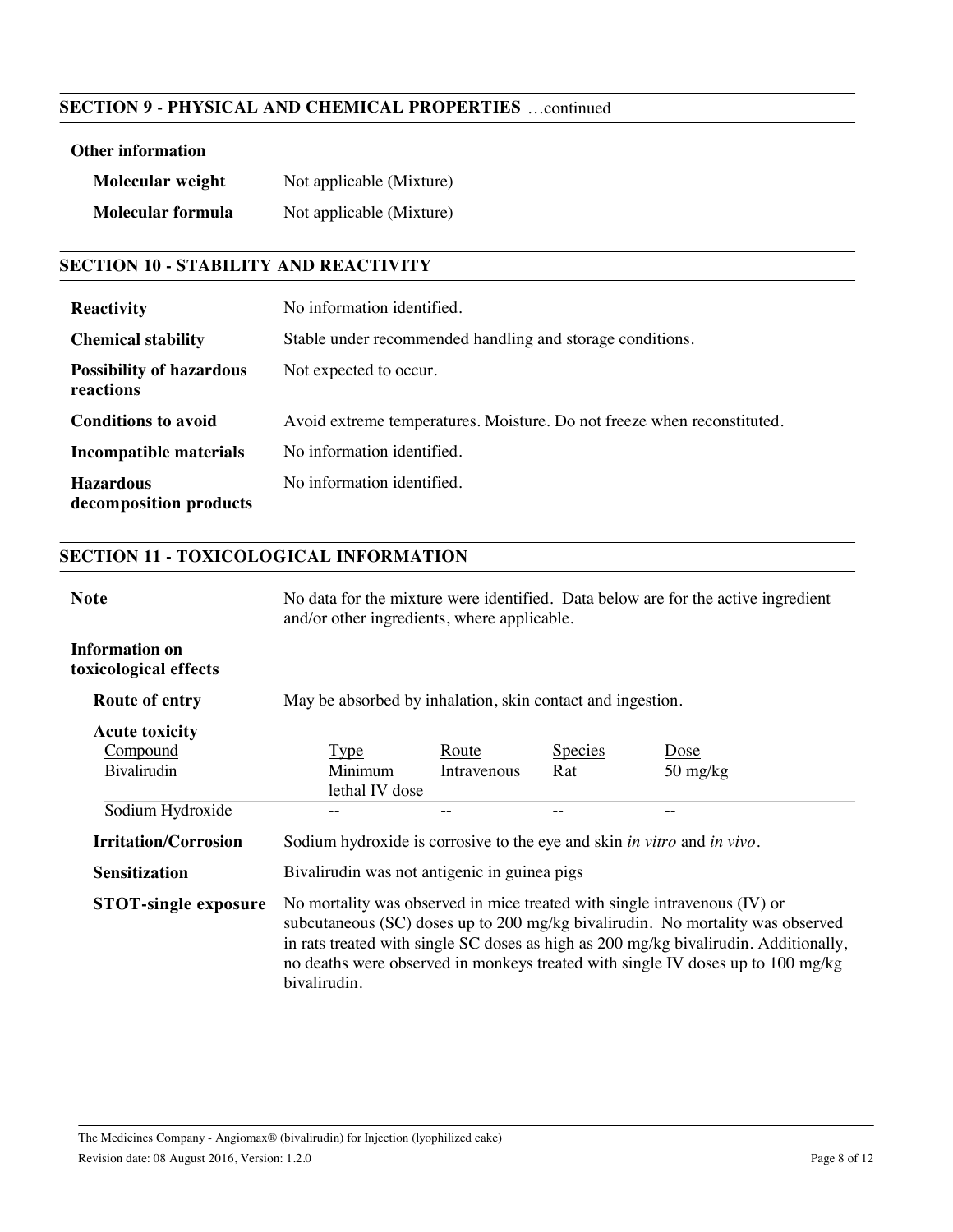# **SECTION 11 - TOXICOLOGICAL INFORMATION** …continued

| <b>STOT-repeated</b><br>exposure/Repeat-<br>dose toxicity | Rat, 28-day IV; At $\ge 75$ mg/kg/day effects included spleen enlargement, liver<br>toxicity and effects on bone marrow. Mortality was observed at doses $\geq 250$ mg/kg/<br>day. Hemorrhage of internal organs was observed at $\geq 500$ mg/kg/day. NOAEL =<br>25 mg/kg/day.<br>Monkey, 28-day IV: Target organs included the heart and skeletal muscle. NOEL<br>$= 45$ mg/kg/day.<br>Monkey, 28-day SC: No target organs identified. Maximum tolerated dose $= 36$<br>mg/kg/day. |
|-----------------------------------------------------------|--------------------------------------------------------------------------------------------------------------------------------------------------------------------------------------------------------------------------------------------------------------------------------------------------------------------------------------------------------------------------------------------------------------------------------------------------------------------------------------|
| <b>Reproductive toxicity</b>                              | No reproductive toxicity was observed in rats administered SC doses up to 150 mg/<br>kg/day bivalirudin.                                                                                                                                                                                                                                                                                                                                                                             |
| Developmental<br>toxicity                                 | No developmental toxicity was noted in rats and rabbits administered SC doses up<br>to 150 mg/kg/day bivalirudin.                                                                                                                                                                                                                                                                                                                                                                    |
| Genotoxicity                                              | Negative in several genotoxicity studies.                                                                                                                                                                                                                                                                                                                                                                                                                                            |
| Carcinogenicity                                           | No studies identified. None of the components of the product present at levels<br>greater than or equal to 0.1% are listed by NTP, IARC, ACGIH or OSHA as a<br>carcinogen.                                                                                                                                                                                                                                                                                                           |
| <b>Aspiration hazard</b>                                  | No data available.                                                                                                                                                                                                                                                                                                                                                                                                                                                                   |
| Human health data                                         | See "Section 2 - Other Hazards"                                                                                                                                                                                                                                                                                                                                                                                                                                                      |

# **SECTION 12 - ECOLOGICAL INFORMATION**

| <b>Toxicity</b>                              |                                  |                                                                                  |                                                      |
|----------------------------------------------|----------------------------------|----------------------------------------------------------------------------------|------------------------------------------------------|
| Compound                                     | Type                             | <b>Species</b>                                                                   | Concentration                                        |
| <b>Bivalirudin</b>                           | $- -$                            |                                                                                  |                                                      |
| Sodium Hydroxide                             | Toxic range                      | freshwater fish and<br>invertebrates                                             | 20 to 40 mg/L (data<br>on pH changes<br>unavailable) |
| Persistence and<br><b>Degradability</b>      | available for other ingredients. | Sodium hydroxide rapidly dissolves and dissociates in water. No data were        |                                                      |
| <b>Bioaccumulative</b><br>potential          | other ingredients.               | Bioaccumulation is not relevant for sodium hydroxide. No data were available for |                                                      |
| <b>Mobility in soil</b>                      | No data available.               |                                                                                  |                                                      |
| <b>Results of PBT and</b><br>vPvB assessment | Not performed.                   |                                                                                  |                                                      |
| Other adverse effects                        | No data available.               |                                                                                  |                                                      |

The Medicines Company - Angiomax® (bivalirudin) for Injection (lyophilized cake) Revision date: 08 August 2016, Version: 1.2.0 Page 9 of 12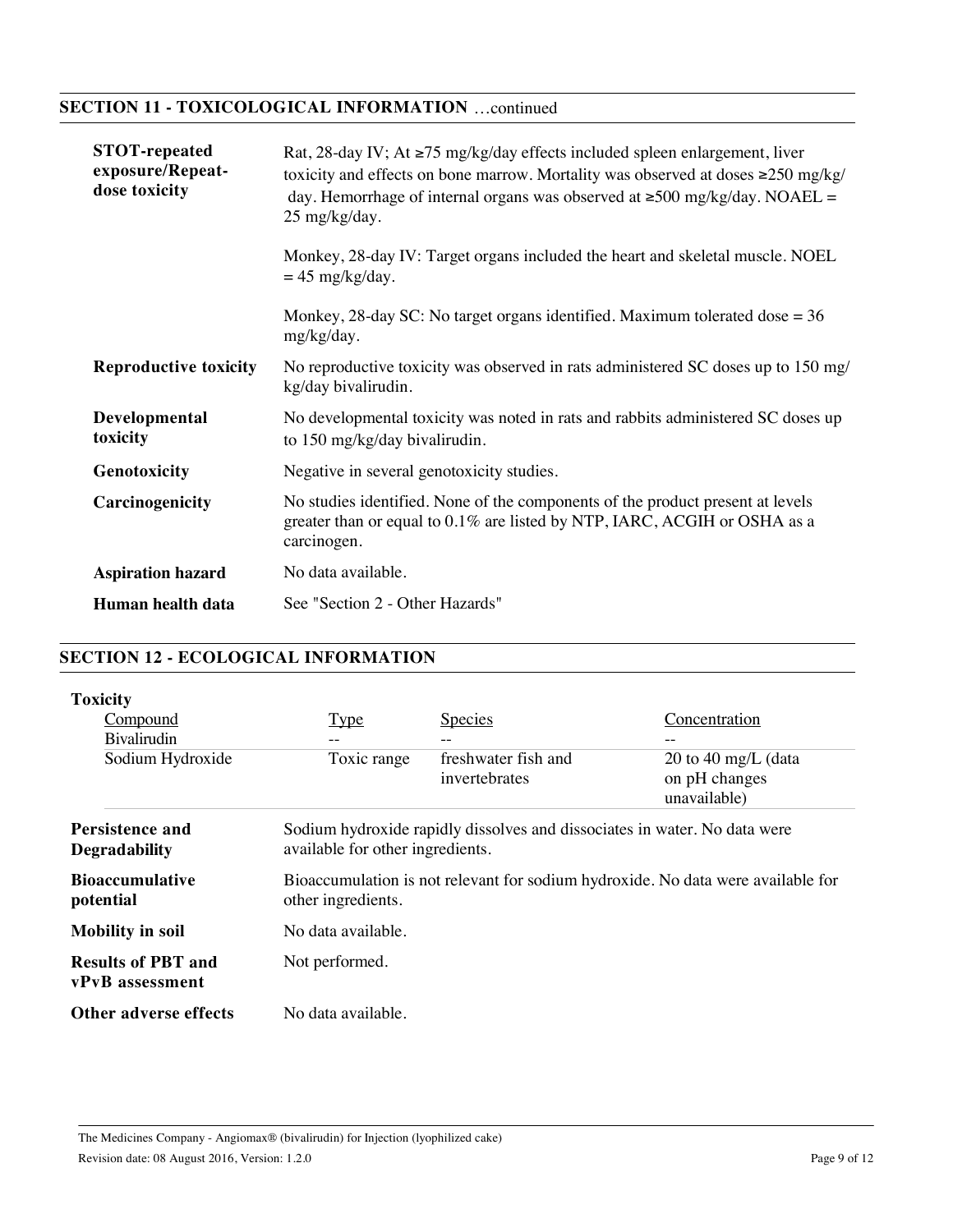#### **SECTION 12 - ECOLOGICAL INFORMATION** …continued

**Note** The environmental characteristics of this product/mixture have not been fully investigated. Aquatic toxicity of sodium hydroxide is related to the effects of pH changes. Sodium hydroxide in neutralized mixtures is not considered toxic to the environment. Because data on other ingredients were not identified, releases to the environment should be avoided.

# **SECTION 13 - DISPOSAL CONSIDERATIONS**

**Waste treatment methods** Dispose of wastes in accordance to prescribed federal, state, and local guidelines, e.g., appropriately permitted chemical waste incinerator. Do not send down the drain or flush down the toilet. All wastes containing the material should be properly labeled. Rinse waters resulting from spill cleanups should be discharged in an environmentally safe manner, e.g., appropriately permitted municipal or onsite wastewater treatment facility.

#### **SECTION 14 - TRANSPORT INFORMATION**

| <b>Transport</b>                                                                               | Based on the available data, this product/mixture is not regulated as a hazardous<br>material/dangerous good under EU ADR/RID, US DOT, Canada TDG, IATA, or<br>IMDG. |
|------------------------------------------------------------------------------------------------|----------------------------------------------------------------------------------------------------------------------------------------------------------------------|
| UN number                                                                                      | None assigned.                                                                                                                                                       |
| UN proper shipping<br>name                                                                     | None assigned.                                                                                                                                                       |
| <b>Transport hazard</b><br>classes and packing<br>group                                        | None assigned.                                                                                                                                                       |
| <b>Environmental hazards</b>                                                                   | Based on the available data, this product/mixture is not regulated as an<br>environmental hazard or a marine pollutant.                                              |
| <b>Special precautions for</b><br>users                                                        | Due to lack of data, avoid release to the environment.                                                                                                               |
| <b>Transport in bulk</b><br>according to Annex II of<br>MARPOL73/78 and the<br><b>IBC</b> Code | Not applicable.                                                                                                                                                      |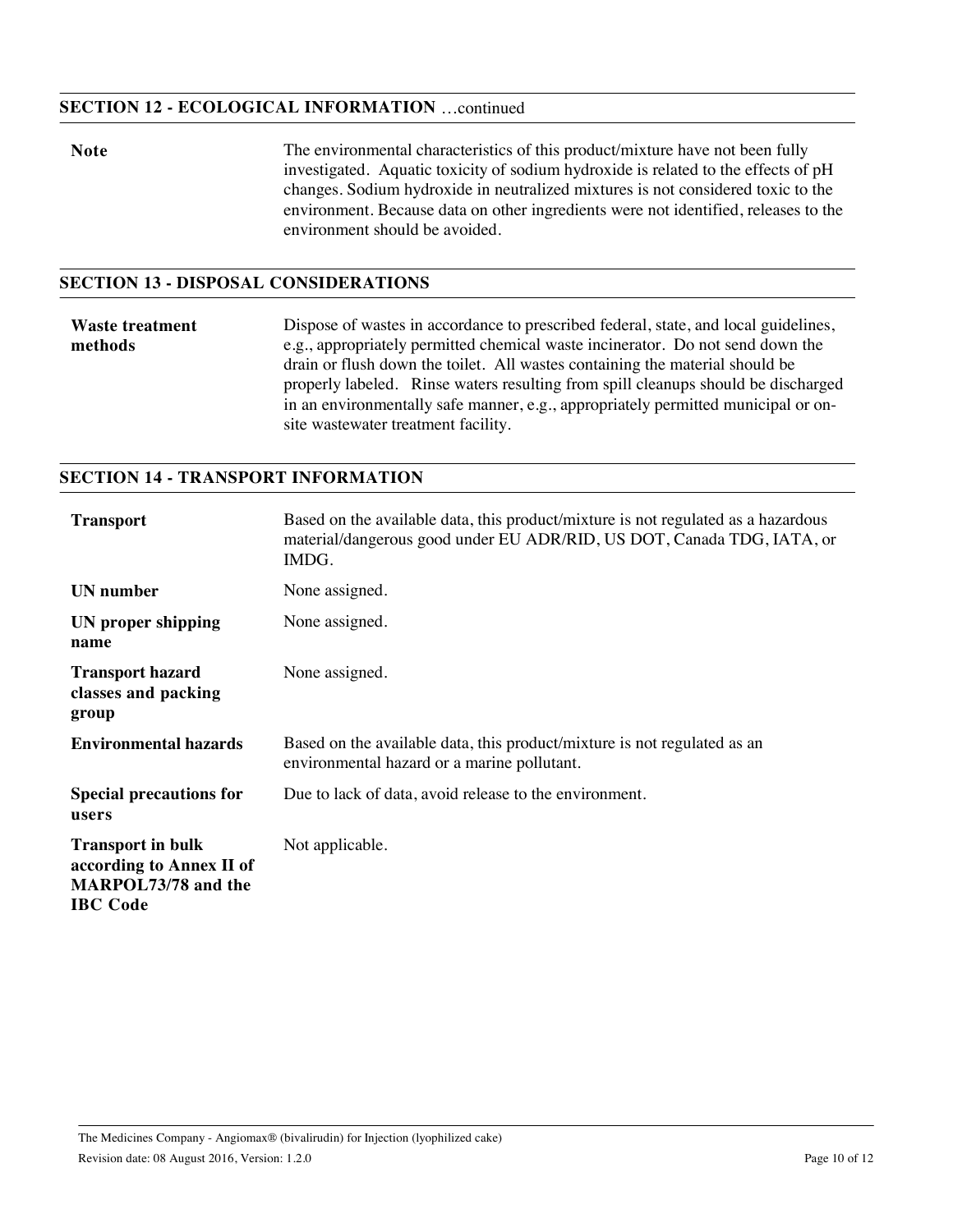# **SECTION 15 - REGULATORY INFORMATION**

| Safety, health and<br>environmental<br>regulations/legislation<br>specific for the<br>substance or mixture | This SDS generally complies with the requirements listed under current guidelines<br>in the US, EU and Canada. Consult your local or regional authorities for more<br>information. |
|------------------------------------------------------------------------------------------------------------|------------------------------------------------------------------------------------------------------------------------------------------------------------------------------------|
| <b>Chemical safety</b><br>assessment                                                                       | Not conducted.                                                                                                                                                                     |
| <b>TSCA</b> status                                                                                         | Drugs are exempt from TSCA.                                                                                                                                                        |
| <b>SARA</b> section 313                                                                                    | Not listed.                                                                                                                                                                        |
| California proposition 65                                                                                  | Not listed.                                                                                                                                                                        |
| <b>Additional information</b>                                                                              | No other information identified.                                                                                                                                                   |

# **SECTION 16 - OTHER INFORMATION**

| <b>Full text of H phrases</b><br>and GHS classifications | SC1 - Skin corrosion Category 1. H314 - Causes severe skin burns and eye<br>damage. SI2 - Skin irritant Category 2. H315 - Causes skin irritation.                                                                                                                                                                                                                                                                                                                                                                                                                                                                                                                                                                                                                                                                                                                                                                                                                                                                                                                                                                                                                                                                                                                                                                                                                                                                                                                                                                                                                                                                      |
|----------------------------------------------------------|-------------------------------------------------------------------------------------------------------------------------------------------------------------------------------------------------------------------------------------------------------------------------------------------------------------------------------------------------------------------------------------------------------------------------------------------------------------------------------------------------------------------------------------------------------------------------------------------------------------------------------------------------------------------------------------------------------------------------------------------------------------------------------------------------------------------------------------------------------------------------------------------------------------------------------------------------------------------------------------------------------------------------------------------------------------------------------------------------------------------------------------------------------------------------------------------------------------------------------------------------------------------------------------------------------------------------------------------------------------------------------------------------------------------------------------------------------------------------------------------------------------------------------------------------------------------------------------------------------------------------|
| Sources of data                                          | Information from published literature and internal company data.                                                                                                                                                                                                                                                                                                                                                                                                                                                                                                                                                                                                                                                                                                                                                                                                                                                                                                                                                                                                                                                                                                                                                                                                                                                                                                                                                                                                                                                                                                                                                        |
| <b>Abbreviations</b>                                     | ACGIH - American Conference of Governmental Industrial Hygienists; ADR/RID -<br>European Agreement Concerning the International Carriage of Dangerous Goods<br>by Road/Rail; AIHA - American Industrial Hygiene Association; CAS# - Chemical<br>Abstract Services Number; CLP - Classification, Labelling, and Packaging of<br>Substances and Mixtures; DNEL - Derived No Effect Level; DOT - Department of<br>Transportation; EINECS - European Inventory of New and Existing Chemical<br>Substances; ELINCS - European List of Notified Chemical Substances; EU -<br>European Union; GHS - Globally Harmonized System of Classification and<br>Labeling of Chemicals; IARC - International Agency for Research on Cancer;<br>IDLH - Immediately Dangerous to Life or Health; IATA - International Air<br>Transport Association; IMDG - International Maritime Dangerous Goods; LOEL -<br>Lowest Observed Effect Level; LOAEL - Lowest Observed Adverse Effect Level;<br>NIOSH - The National Institute for Occupational Safety and Health; NOEL - No<br>Observed Effect Level; NOAEL - No Observed Adverse Effect Level; NTP -<br>National Toxicology Program; OEL - Occupational Exposure Limit; OSHA -<br>Occupational Safety and Health Administration; PNEC - Predicted No Effect<br>Concentration; SARA - Superfund Amendments and Reauthorization Act; STOT -<br>Specific Target Organ Toxicity; STEL - Short Term Exposure Limit; TDG -<br>Transportation of Dangerous Goods; TSCA - Toxic Substances Control Act; TWA<br>- Time Weighted Average; WHMIS - Workplace Hazardous Materials Information<br>System |
| <b>Issue Date</b>                                        | 8 August 2016                                                                                                                                                                                                                                                                                                                                                                                                                                                                                                                                                                                                                                                                                                                                                                                                                                                                                                                                                                                                                                                                                                                                                                                                                                                                                                                                                                                                                                                                                                                                                                                                           |
| <b>Revisions</b>                                         | Updated general format for compliance with most recent regulatory requirements<br>in the US, EU, and Canada. Updated contact information.                                                                                                                                                                                                                                                                                                                                                                                                                                                                                                                                                                                                                                                                                                                                                                                                                                                                                                                                                                                                                                                                                                                                                                                                                                                                                                                                                                                                                                                                               |